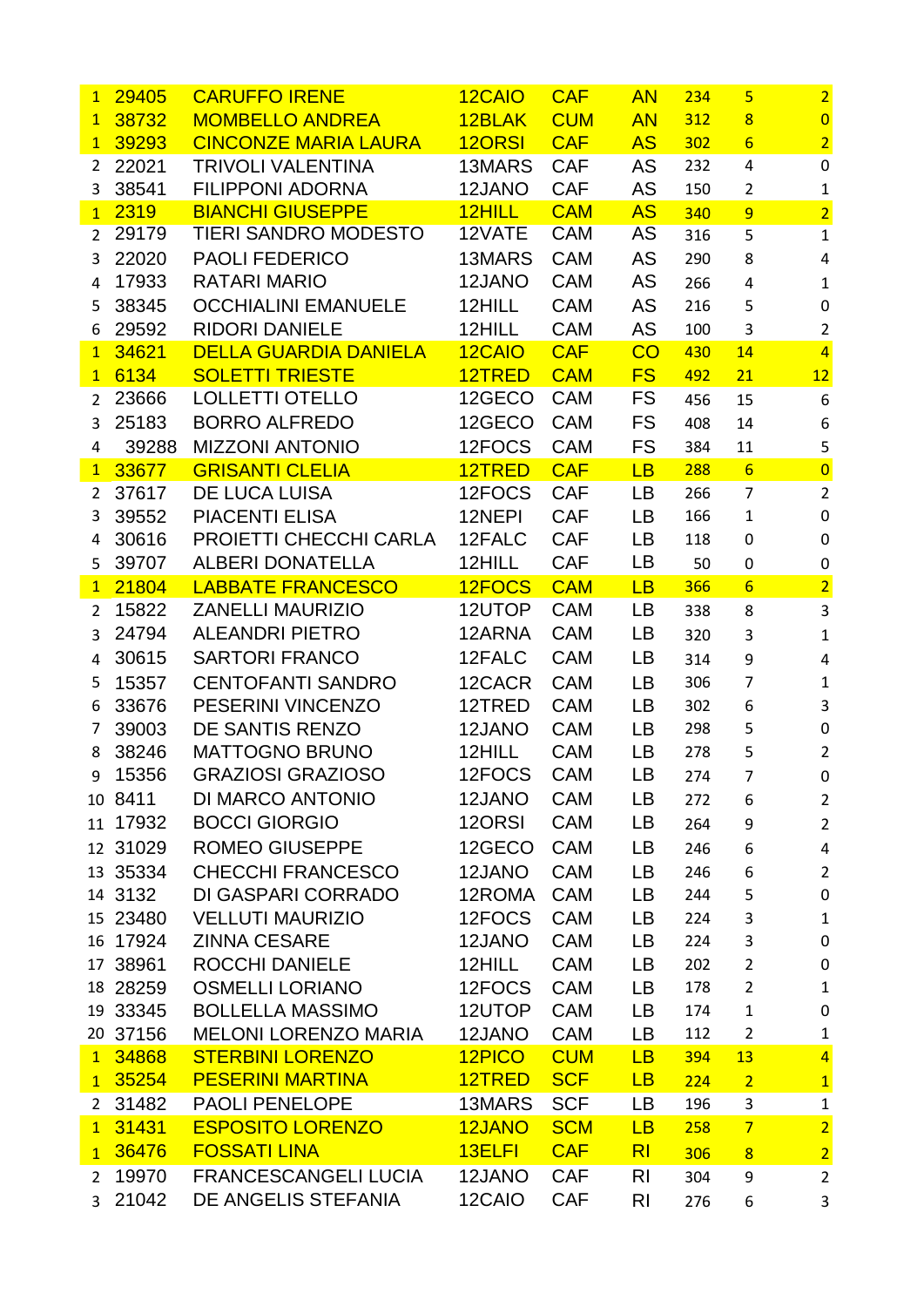| 4              | 38063    | <b>TEDESCHI STEFANIA</b>            | 12CAIO | <b>CAF</b> | RI             | 264 | 6              | $\boldsymbol{0}$          |
|----------------|----------|-------------------------------------|--------|------------|----------------|-----|----------------|---------------------------|
| 5              | 29062    | <b>QUATTROCCHI TIZIANA</b>          | 12ENEA | <b>CAF</b> | R <sub>l</sub> | 256 | 8              | $1\,$                     |
| 6              | 24250    | <b>GRAZIANI SIMONETTA</b>           | 12FOCS | <b>CAF</b> | R <sub>l</sub> | 254 | 4              | $\mathbf{1}$              |
| 7              | 32207    | <b>LAFAVIA ERNESTA</b>              | 12FOCS | <b>CAF</b> | R <sub>l</sub> | 254 | 4              | $\pmb{0}$                 |
| 8              | 31500    | <b>VALENTE MARIA GRAZIA</b>         | 12CAIO | <b>CAF</b> | R <sub>l</sub> | 222 | $\mathbf{1}$   | $\pmb{0}$                 |
| 9              | 35335    | <b>COLOMBI ILENIA</b>               | 12JANO | <b>CAF</b> | R <sub>l</sub> | 170 | 3              | $\overline{2}$            |
| 10             | 33591    | LETTERUCCI MARIA LUISA              | 12JANO | <b>CAF</b> | R <sub>l</sub> | 158 | $\mathbf{1}$   | $\pmb{0}$                 |
| 11             | 38923    | <b>FINOCCHIO BARBARA</b>            | 12LIFE | <b>CAF</b> | R <sub>l</sub> | 118 | 3              | $\mathbf 2$               |
| $\mathbf{1}$   | 27855    | <b>CACCHI ENZO</b>                  | 12ROMA | <b>CAM</b> | R <sub>l</sub> | 396 | $\overline{8}$ | $\overline{\mathbf{5}}$   |
| $\overline{2}$ | 11404    | <b>ABET PIERPAOLO</b>               | 12ROMA | <b>CAM</b> | R <sub>l</sub> | 380 | 8              | $\mathbf{3}$              |
| 3              | 29895    | <b>SACCO FABRIZIO</b>               | 12NEPI | <b>CAM</b> | R <sub>l</sub> | 356 | $\overline{7}$ | $\mathbf 1$               |
| 4              | 35685    | <b>BAGAGLINI MASSIMILIANO</b>       | 12ENEA | <b>CAM</b> | R <sub>l</sub> | 354 | 8              | $\overline{2}$            |
| 5              | 28220    | <b>SALVI ROBERTO</b>                | 12FOCS | <b>CAM</b> | R <sub>l</sub> | 354 | 6              | $\pmb{0}$                 |
| 6              | 28145    | <b>SANTUCCI MAURO</b>               | 12CACR | <b>CAM</b> | R <sub>l</sub> | 344 | 6              | $\pmb{0}$                 |
| 7              | 25967    | <b>CODINI PAOLO</b>                 | 13ELFI | <b>CAM</b> | R <sub>l</sub> | 328 | $\overline{7}$ | $\mathbf{3}$              |
| 8              | 23661    | <b>D'ANDREA ANGELO</b>              | 12GECO | <b>CAM</b> | R <sub>l</sub> | 328 | $\overline{7}$ | $\overline{2}$            |
| 9              | 20004    | <b>DEL BROCCO ANDREA</b>            | 12CAIO | <b>CAM</b> | R <sub>l</sub> | 328 | 6              | $\overline{2}$            |
| 10             | 36546    | <b>GUGLIELMINI FRANCO</b>           | 12PICO | <b>CAM</b> | R <sub>l</sub> | 324 | 9              | $\mathbf{3}$              |
|                | 11 25392 | <b>MACCIOCCA MAURO</b>              | 12FOCS | <b>CAM</b> | R <sub>l</sub> | 322 | 8              | $\mathsf 3$               |
|                | 12 4108  | <b>ROSSI ENRICO</b>                 | 12LIFE | <b>CAM</b> | R <sub>l</sub> | 322 | 6              | $\overline{3}$            |
|                | 13 37618 | <b>CALABRO' PLACIDO</b>             | 12CACR | <b>CAM</b> | R <sub>l</sub> | 316 | 3              | $\mathbf 1$               |
|                | 14 35240 | <b>INNOCENTI CLAUDIO</b>            | 12ARRO | <b>CAM</b> | R <sub>l</sub> | 314 | 8              | $\overline{3}$            |
|                | 15 34665 | <b>GRIFONI CARLO</b>                | 12FOCS | <b>CAM</b> | R <sub>l</sub> | 312 | 6              | $\mathbf 1$               |
|                | 16 37619 | <b>SILVAGGI GIUSEPPE</b>            | 12CAIO | <b>CAM</b> | R <sub>l</sub> | 312 | 5              | $\mathbf{1}$              |
|                | 17 34023 | <b>GENOVESE MASSIMO</b>             | 12ROMA | <b>CAM</b> | R <sub>l</sub> | 308 | 4              | $\mathbf 1$               |
|                | 18 34869 | <b>STERBINI ANGELO</b>              | 12PICO | <b>CAM</b> | R <sub>l</sub> | 306 | 4              | $\overline{2}$            |
|                | 19 31311 | <b>TESTA GIANLUCA</b>               | 12LIFE | <b>CAM</b> | R <sub>l</sub> | 304 | $\overline{7}$ | $\overline{3}$            |
|                | 20 32838 | <b>BONDI ALESSANDRO</b>             | 12NEPI | <b>CAM</b> | R <sub>l</sub> | 304 | $\overline{7}$ | $\pmb{0}$                 |
|                | 21 27850 | <b>CAMPETI CARLO</b>                | 12ROMA | <b>CAM</b> | R <sub>l</sub> | 304 | 5              | $\pmb{0}$                 |
|                | 22 37713 | FOLCO ALESSANDRO                    | 12LIFE | <b>CAM</b> | R <sub>l</sub> | 300 | $\overline{7}$ | $\mathbf{1}$              |
|                | 23 11905 | PASQUALINI GIANCARLO                | 12NEPI | <b>CAM</b> | <b>RI</b>      | 300 | 6              | $\mathbf{1}$              |
|                | 24 38261 | <b>BIANCHI CESARE</b>               | 12FOCS | <b>CAM</b> | R <sub>l</sub> | 288 | 6              | 3                         |
|                | 25 28783 | <b>LUCARELLI ALBINO</b>             | 12HILL | <b>CAM</b> | R <sub>l</sub> | 286 | 5              | $\pmb{0}$                 |
|                | 26 7734  | POLIDORI VINCENZO                   | 12FOCS | <b>CAM</b> | R <sub>l</sub> | 284 | 9              | $\mathsf 3$               |
|                | 27 23532 | PERICA GILBERTO                     | 12PICO | <b>CAM</b> | R <sub>l</sub> | 280 | 3              | $\mathbf{1}$              |
|                | 28 26163 | <b>VOLPE ALDO</b>                   | 12FOCS | <b>CAM</b> | R <sub>l</sub> | 266 | 8              | $\overline{2}$            |
|                | 29 39573 | <b>FALCONI SERGIO</b>               | 12FOCS | <b>CAM</b> | R <sub>l</sub> | 262 | 3              | $\overline{2}$            |
|                | 30 37874 | <b>TERMINE DIEGO</b>                | 12LIFE | <b>CAM</b> | R <sub>l</sub> | 254 | 3              | $\pmb{0}$                 |
|                | 31 38252 | <b>WIEDER HENRYK</b>                | 12ORSI | <b>CAM</b> | R <sub>l</sub> | 248 | 8              | $\overline{2}$            |
|                | 32 39297 | PITITTO FRANCESCO                   | 12ROMA | <b>CAM</b> | R <sub>l</sub> | 248 | $\overline{7}$ | $\mathbf{1}$              |
|                | 33 37701 | <b>VOLPINI ENZO</b>                 | 12FALC | <b>CAM</b> | <b>RI</b>      | 234 | 5              | $\mathbf 1$               |
|                | 34 38062 | <b>FIPALDINI LEONARDO</b>           | 12CAIO | <b>CAM</b> | R <sub>l</sub> | 228 | $\overline{4}$ | $\ensuremath{\mathsf{3}}$ |
|                | 35 36505 | <b>CAPERCHI FERNANDO</b>            | 12ROMA | <b>CAM</b> | R <sub>l</sub> | 218 | $\overline{2}$ | $\mathbf 1$               |
|                | 36 34060 | <b>CODERONI ANTONELLO</b>           | 12FOCS | <b>CAM</b> | R <sub>l</sub> | 180 | 4              | $\pmb{0}$                 |
|                | 37 38352 | <b>TABOLACCI GIANCARLO</b>          | 12PICO | <b>CAM</b> | R <sub>l</sub> | 148 | $\overline{2}$ | $\mathbf{1}$              |
|                | 38 29406 | <b>CAMPOMAGGIORE MICHELE 12CAIO</b> |        | <b>CAM</b> | R <sub>l</sub> | 138 | $\overline{2}$ | $\pmb{0}$                 |
| 1              | 38665    | <b>PARIS CHIARA</b>                 | 12FOCS | <b>CUF</b> | R <sub>l</sub> | 386 | 10             | $\overline{4}$            |
| $\overline{2}$ | 37004    | <b>BIANCHI YLENIA</b>               | 12FOCS | <b>CUF</b> | R <sub>l</sub> | 378 | 10             | 4                         |